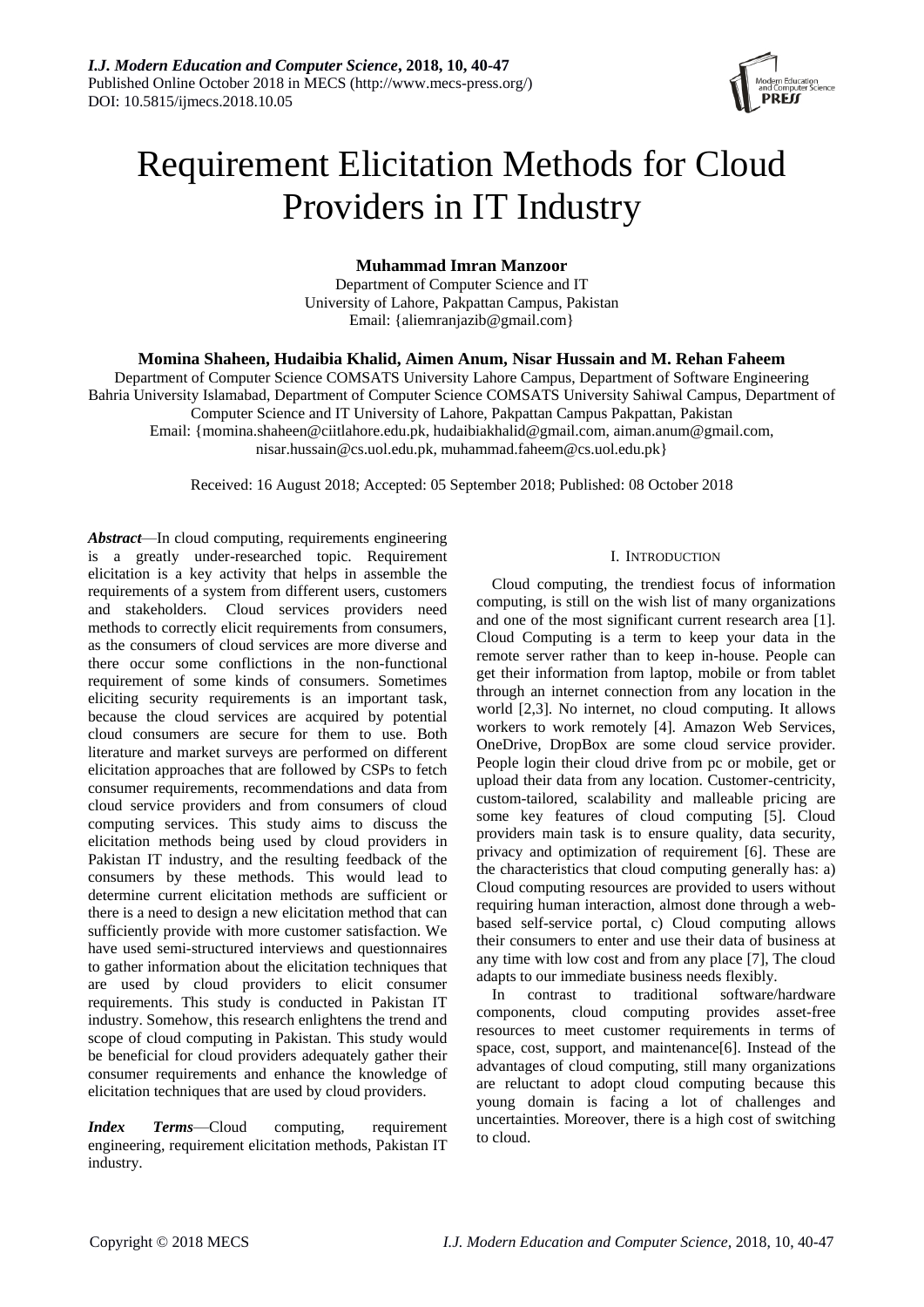The US National Institute of Standards and Technology [8] categorized cloud computing service models as, Infrastructure-as-Service (IaaS)[9], Platformas-Service (PaaS)[10], and Software-as-Service (SaaS)[11] and cloud computing deployment models as private, community, public, hybrid[12].

Table 1 shows the different technologies used in different cloud computing service types. [10].

As the technology advances in the last two decades, it brought ICT for modern progress in technology[13]. This gave birth to Cloud computing and business service providing to the customers. These days the Cloud providers are not only limited to some providers or data centers. Cloud computing and its infrastructures have been evolved now, using decentralized computing[14]. Providing clear, comprehensive, and accurate requirements is a challenging and tough task in the requirements engineering[15,12].

|  | Table I. Technologies used in cloud computing service |  |
|--|-------------------------------------------------------|--|
|  |                                                       |  |
|  |                                                       |  |

| <b>Service</b><br><b>Type</b> | <b>IaaS</b>                           | PaaS                                                              | <b>SaaS</b>                                             |  |
|-------------------------------|---------------------------------------|-------------------------------------------------------------------|---------------------------------------------------------|--|
| Service<br>category           | Online<br>Storage                     | <b>Online Operating</b><br>Environment.<br><b>Online Database</b> | Application<br>Software<br>Rental                       |  |
| Service<br>Security           | Storage<br>Encryption<br>and location | Data Isolation<br>Operating<br>Environment<br>Isolation           | Data Isolation<br>Operating<br>environment<br>Isolation |  |
| Service<br>monitoring         | Physical<br>Resource<br>Monitoring    | Logic resource<br>Monitoring                                      | Application<br>Monitoring                               |  |
| Service<br>customizatio<br>n  | Server<br>Template                    | Logic Resource<br>Template                                        | Application<br>Template                                 |  |

Using these elicitation techniques do not fit to gather all requirements of the project and RE cost will also increase and make project fails[16]. Hence, there are many ways of eliciting consumers requirement for a given project [16].

We are concerned in the study to recognize which existing elicitation techniques support cloud services providers. Cloud Providers have need of new methods to elicit requirements correctly from variety cloud consumers. Also, those methods must be suitable and according to their needs. There is need of a method that is fit for both cloud service consumers and provider's needs for better communication of requirements [17].

#### II. PROBLEM STATEMENT

Requirement elicitation is a vast field which has many approaches and methods of eliciting requirements from the stakeholders. In the context of Cloud Computing, Requirement Elicitation have been a lesser area of focus in the developing countries such as Pakistan. The area of concern is to know how Cloud service providers elicit requirements from the customer in Pakistan. Examine if the prevailing methods are sufficient for cloud providers, or they entail designed techniques, precisely custommade rendering to their essentials.

In a cloud computing context, examine existing requirements elicitation techniques, regarding their applicability which will help CSPs to choose their suitable elicitation techniques in a particular condition.

## III. SIGNIFICANCE

This research on the identification of the methods which have been used by cloud providers to elicit customer requirements and to look at if the existing methods are sufficient for cloud service providers, or they call for dedicated approaches, particularly according to their needs. This study would be beneficial to companies who have moved to the cloud and using cloud so that cloud providers correctly gather their consumer requirements and enhance the knowledge of elicitation techniques that are used by cloud providers. Furthermore, this study would provide the necessary information on the different existing elicitation methods meet cloud providers needs or not.

#### IV. RESEARCH OBJECTIVES

This study aims:

- To identify elicitation methods are being used by the cloud providers in Pakistan IT industry.
- To determine which Requirement Elicitation method provides more satisfaction to the customers.
- To determine if the current elicitation methods are sufficient.

This study would be beneficial to companies who have moved to cloud and using cloud so that cloud providers correctly gather their consumer requirements and enhance the knowledge of elicitation techniques, which are being used by cloud providers.

#### *A. Research Questions:*

In order to reach these objectives, two questions were used to gather the data:

**RQ1-**Which of the popular Cloud Service Provider is being followed by other organization in Pakistan?

**RQ2-**What functionalities are mostly demanded by customers from the cloud providers?

**RQ3-**What methods used by cloud providers elicit consumer requirements?

**RQ4-**Do the existing elicitation methods meet the requirements of cloud providers and their customers or not?

#### V. LITERATURE REVIEW

A comprehensive literature review has been done to obtain background knowledge on the topic. The literature review is also beneficial as it discloses some methods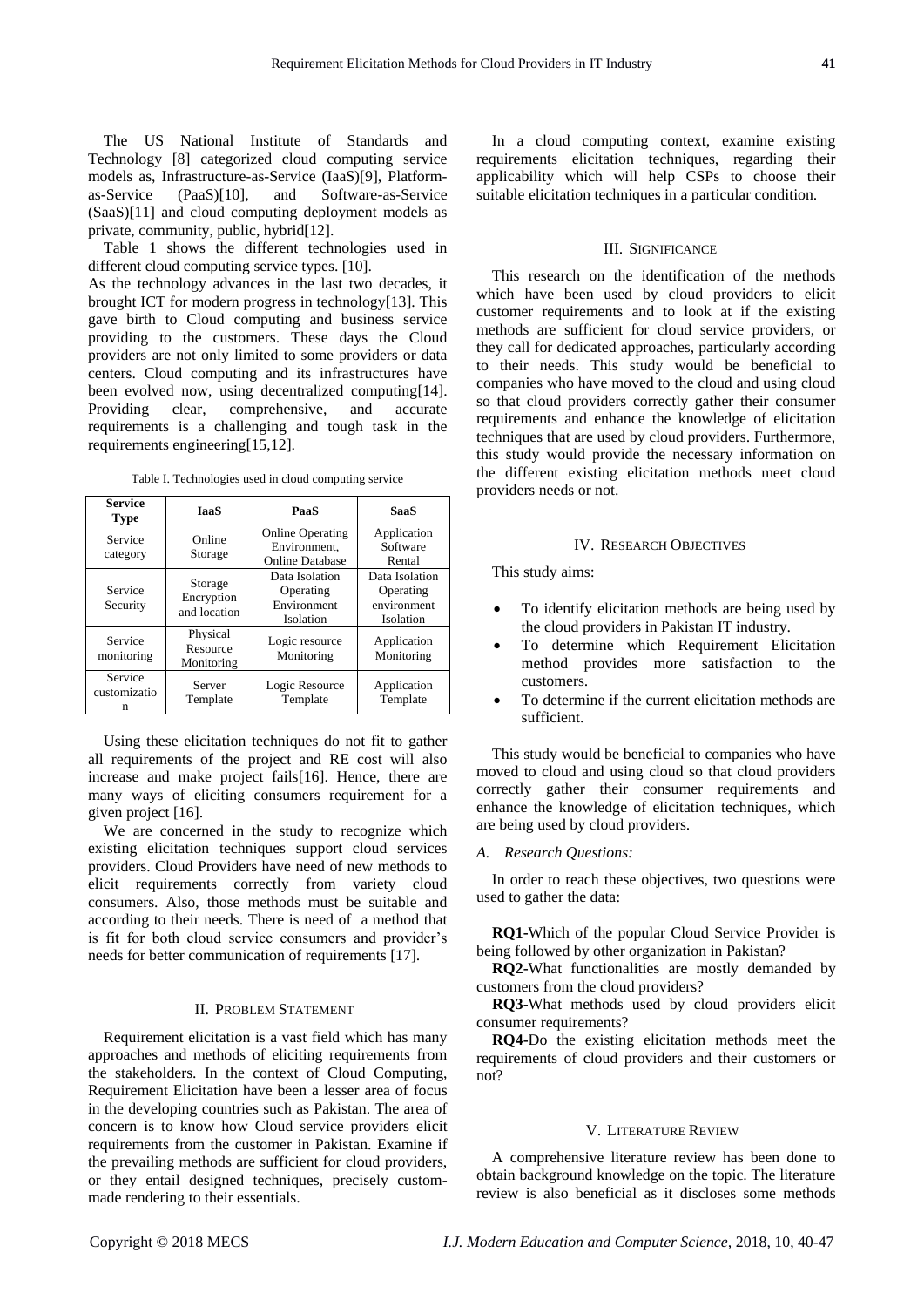that correctly identify the needs of cloud stakeholders. A detailed review of the literature has been done to obtain background knowledge in this research area but the selected readings are included. Following are the selected readings have been carried out to be more focusing towards the topic.

Vijayashree et al, wrote about requirements elicitation techniques helps in eliciting or identifying stakeholder and consumer requirements in developing a software or system [18]. From Literature there is no relevant ETM-Elicitation Topic Map for a specific system. There no Standard approach to elicit requirement of cloud consumers. They developed a framework to elicit consumer requirement for cloud providers. Elicitation Topic Map (ETM) is presented for cloud platform. Issues and challenges reduced using this framework; video recording technique can be used to gather requirement.

Irina Todoran, et al, discussed that cloud services has grown rapidly. Cloud consumer demands new techniques to choose suitable cloud services according to their requirements, while cloud providers need a dedicated approach to elicit requirement correctly from a variety of consumers. They developed the StakeCloud community platform [17]. This platform serves as a cloud resource for the open market, letting consumers enter requirements and deliver them with corresponding cloud services. Thus result will facilitate resource identification at ease and their communication of requirements in cloud systems, hence assist cloud consumers and providers correspondingly. Additionally, examine information retrieval methods from cloud service providers. A very few companies user traditional method to elicit consumer requirement all other rely on Ad-hoc process [16]. A very few current elicitation techniques (surveys, questionnaires, document analysis and prototyping) used by cloud providers to elicit requirement successfully, further investigate new methods and ways of supporting cloud providers.

Kristian Beckers, et al. described in their research paper Cloud computing offer an alternative to traditional IT systems because it provides economic flexible environment [19]. Eliciting security requirements is a complicated task, due to the number of stakeholders and technical components. They propose an organized pattern-based technique supporting eliciting of security requirements and selecting security measures.

Nuno Ferreira, et al. analyze the benefits of cloud systems. When cloud service providers want to elicit requirement from the consumer, if they are not fully satisfied then a process-level perspective is used as an alternative [20]. They developed a real industrial case where the technique was applied and evaluated. In the construction of a legalized architectural model and in the discovery of veiled requirements for the envisioned cloud design is the outcome of the technical application. In contrast, the manual implementation of the method tends to errors and time-consuming.

Xin Zhou, Li Yi, Wei Zhang et al. discussed Software as a Service (SaaS) offers a model to connect many

clients with signal application instance through webbased software [11].

The main problem faced with this application development (SaaS) is how to elicit requirements of multiple clients. They present a collaborative requirement elicitation technique (CRETE) that keeps every customer of SaaS application attentive what type of requirements other client raised. To keep on an eye on all the requirements stored in one repository that is helpful to develop a SaaS application.

Boulila, et al, wrote that current requirements elicitation methods have demonstrated that inadequate to record complete, consistent, and precise requirements [23]. Studies conducted have shown that 40% of faults in software development projects are because of incorrectly recorded requirements. In this paper, they report on an experiment involving twenty-five domain experts from various industrial companies to collect requirements using a Storytelling technique. In particular, they argue that Storytelling is a more effective tool than brainstorming for eliciting requirements and including the tacit knowledge as part of the elicitation process. Traditional brainstorming sessions do not lead necessarily to better quality requirements or to discover more requirements than in using Storytelling.

Irina Todoran et al, stated that due to the growing trend of cloud, the figure of cloud service providers is continuously increasing and consumers' needs are becoming more sophisticated [24]. They claimed consumers need new traditions to find the cloud services which fulfill their needs. They present a StakeCloud platform that works as a cloud marketplace, providing consumers to input their needs and giving them their required cloud services [17].

They examined that elicitation of the requirement is a necessary step in the direction of making effective systems. The theme of requirements elicitation process for the cloud-based systems still reside uncovered. They presented a novel approach to fuzzy Galois lattices for gathering requirements by examining search queries [25]. These lattices can make it easier for cloud providers for the examination on the collection of theories to satisfy large populations with a minimum of implemented requirements, and to indicate new classes of services needed on the market. They plan to release a tool that supports the cloud providers can benefit from the automatic features.

Beckers, et al, examine legal and legislative aspects throughout software designing and development is a perplexing problem, due to the requirement of crossdisciplinary expertise [26]. Because of the large quantity of data and international distribution, and a great amount of stakeholders who process this data. They presented a combined method for requirement elicitation. They planned to develop a tool that supports their approach.

The literature review discussed above provide information about the elicitation techniques that are followed by the cloud service providers to elicit requirements from consumers. As well as they also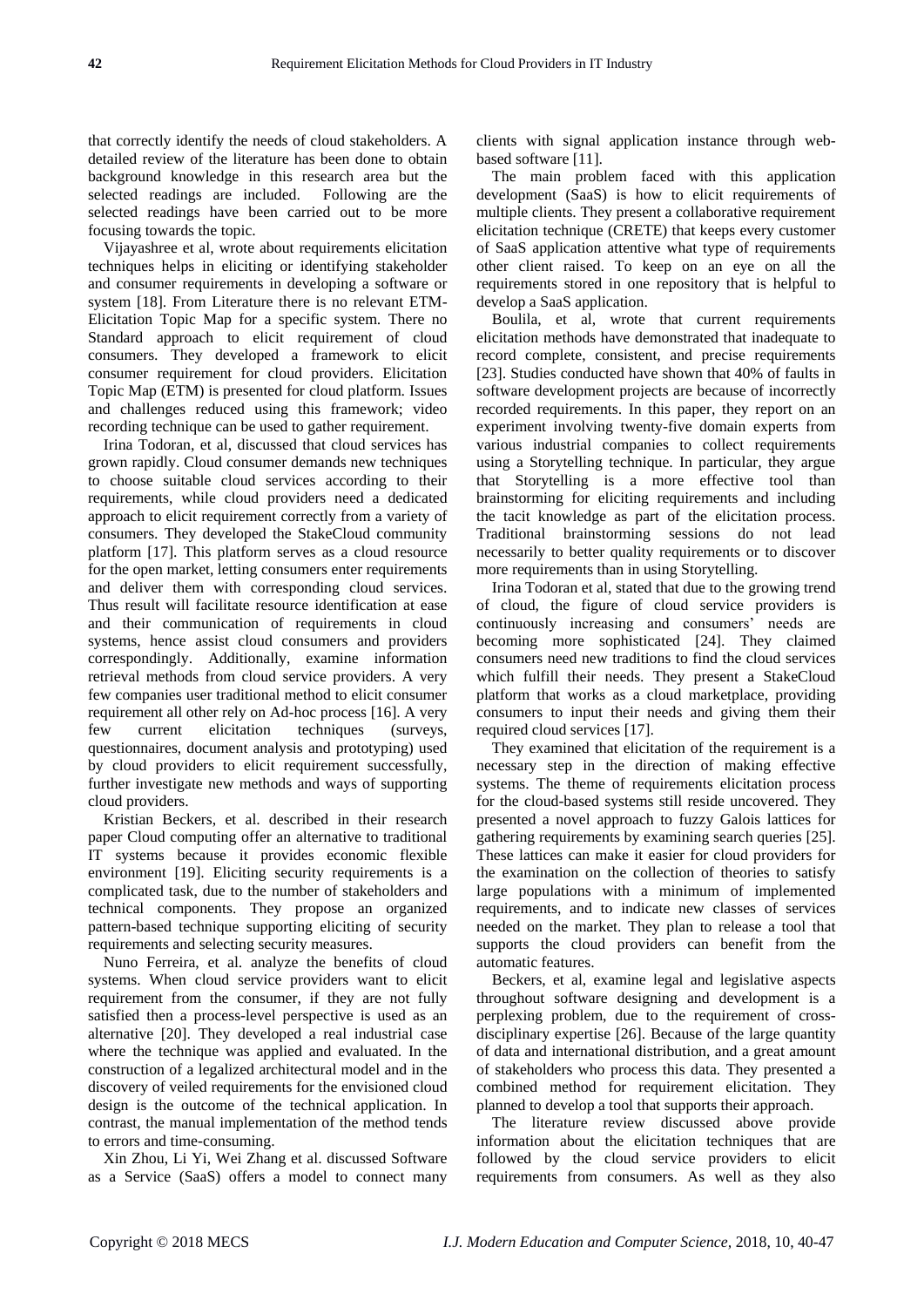described the elicitation of security requirements. Many different approaches, framework, and others methods are used for recognizing the consumer requirements. Somehow, some elicitation processes that are used by cloud providers to elicit consumer requirements but these are not meeting their needs.

## VI. METHODOLOGY

This research is qualitative as the opinions of Cloud providers about their method of elicitation requirements and the satisfaction of their customers are to be taken. Some methods that are supported by the literature are taken to identify what are the questions that should be asked by cloud providers. Then in an evaluation phase, the attempt chosen was to collect the answers to those questions. We choose both qualitative and quantitative research approaches.

The research proceeded in two phases.

- During the first phase, we sent questionnaires to some employees of different firms of Pakistan to gather information of cloud providers that which elicitation methods they are used to elicit consumer requirement and also examine if the current elicitation methods are sufficient for cloud providers or not.
- During the second phase, we conducted in-depth interviews with some employees from different firms of Pakistan. The interview instrument consists of two portions. The first question focuses on the description of the company. The other question on cloud provider's methods [16] for identifying consumer requirements. This data enabled us to find out what methods are mostly applied by the cloud providers and if those methods satisfying their needs or not.

In cloud computing the context, cloud providers require to elicit the requirements of consumers to

establish commercially successful services. Cloud providers can depend on the well-known requirements elicitation techniques, but most of the techniques are not directly applicable. This research is done by doing the survey of several respondents of different organizations to determine what the most appropriate technique for the requirement elicitation is. And do these methods are adequate for unambiguous requirement elicitation.

### *A. Analysis*

The analysis is conducted to reach some results on the basis of the data gathered through questionnaires and interviews. These interviews were taken with the intention to answer all the questions of this research. In this section, all the results of the research question are included. So that these can provide a better understanding of Requirement elicitation process used by the Cloud providers in Pakistan.

The first question of this research was about the popularity of platforms among cloud providers. Most of the cloud service provider's use Google cloud platform to facilitate the cloud consumers,

Figure 1. shows 80% companies provide Google cloud platform, 40% use Microsoft Azure services,23% Amazon Web services. Few companies have their own cloud platform. There are certain reasons behind the popularity of the Google Cloud Platform (GCP) among all other services. One of them is storage Cost GCP is economical than Amazon Web Services (AWS). Google cloud platform have a PAY-PAR-USE concept, which is better than PAY-PAR-SEC concept of Amazon Web services.

Microsoft Azure is better than AWS in terms of security and privacy as it is most trusted cloud for Pakistan Government organizations as similar to the US Government.

The second question of this research was about the functionalities that are required by customers as shown in figure 2.



Fig.1. Popularity of platform among cloud providers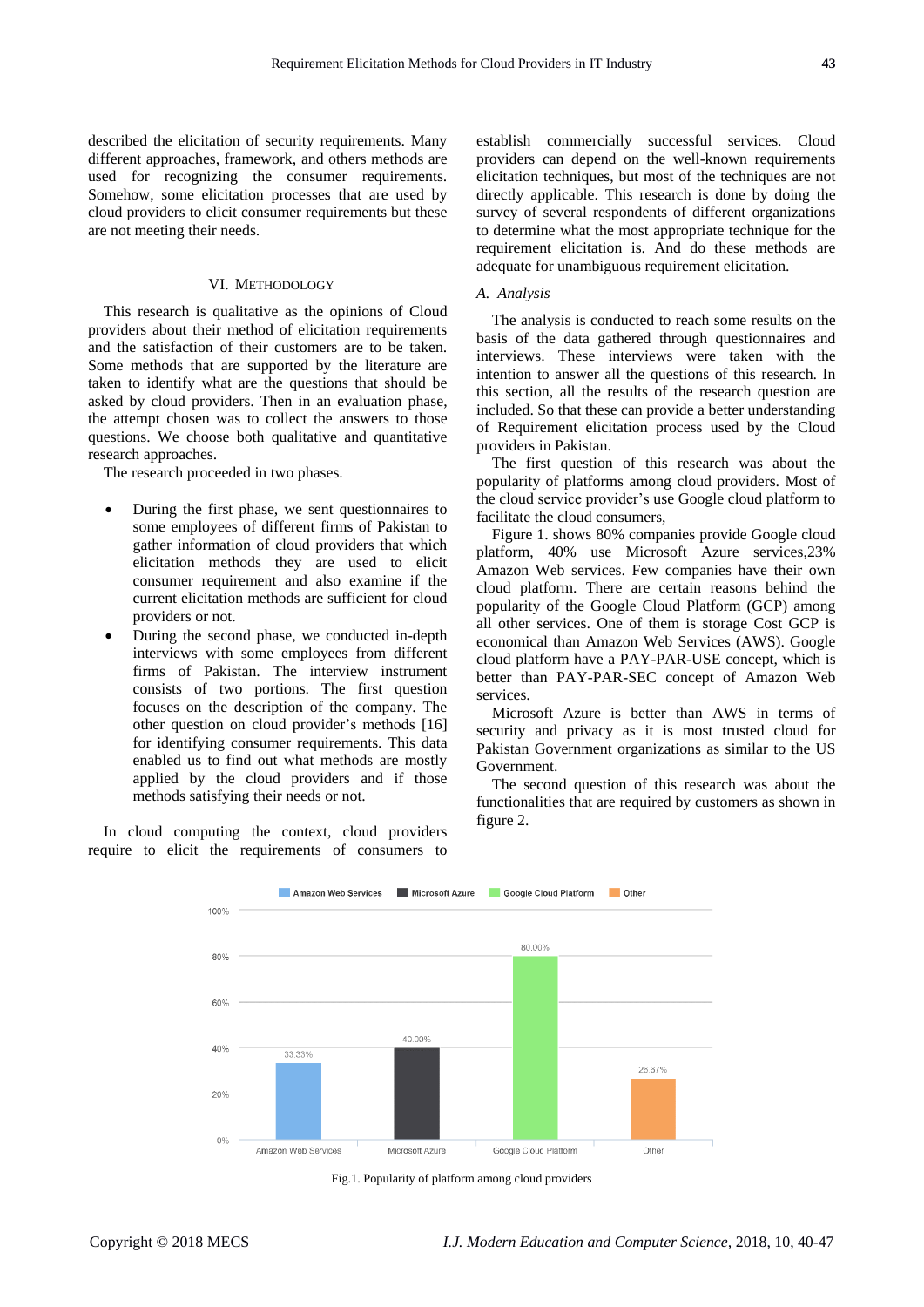



Internet marketing is growing rapidly, it states the decision of purchasing customer's product, as studied an increasing number of social media users they can make the final decision before purchasing the final product. Companies that provide dedicated applications, E-Marketing, Personal Assistance, and gaming platform are focused on this survey. Internet marketing (e-marketing) facilitates you to develop your own business around the clock without worrying about store opening or payable staff at a little cost. Survey analysis shows that several customers use community platform for E-marketing solutions. Figure 2. shows that about 67% customers are interested in E-marking services. Along with this, the functionality of Personal Assistance ratio is also required by 60% of the market.

The Third question was about what methods used by cloud providers elicit consumer requirements

And which method is widely followed by the cloud providers.

Most of the cloud providers use the traditional requirement elicitation methods, which are getting used software product such as:

• Survey/questionnaire, ad-hoc – meeting individuals,

- Prototyping a rough sketch of project requirement,
- observation watch people in natural environment,
- Brainstorming sit with stakeholders, document analysis – analyze existing related documents, Focus group – together in one room approach,
- interface analysis human interaction with the interface,

And some use other techniques like emailing, storytelling, through Skype or any other social interaction techniques.

Most of the CSP's use more than one requirement elicitation method according to the nature of the consumer requirements. Not a single method is best in all scenarios, through this study almost all companies checked more than one requirement election methods, they were currently using. Survey analysis shows that most of the companies follow ad-hoc elicitation process, yet the term *"trust cloud"* is not mature enough, many potential customers have issues regarding the privacy and security in the cloud. In that sense, several companies preferred Ad-hoc Elicitation to elicit consumer requirement.



Fig.3. Methods used by cloud providers elicit consumer requirements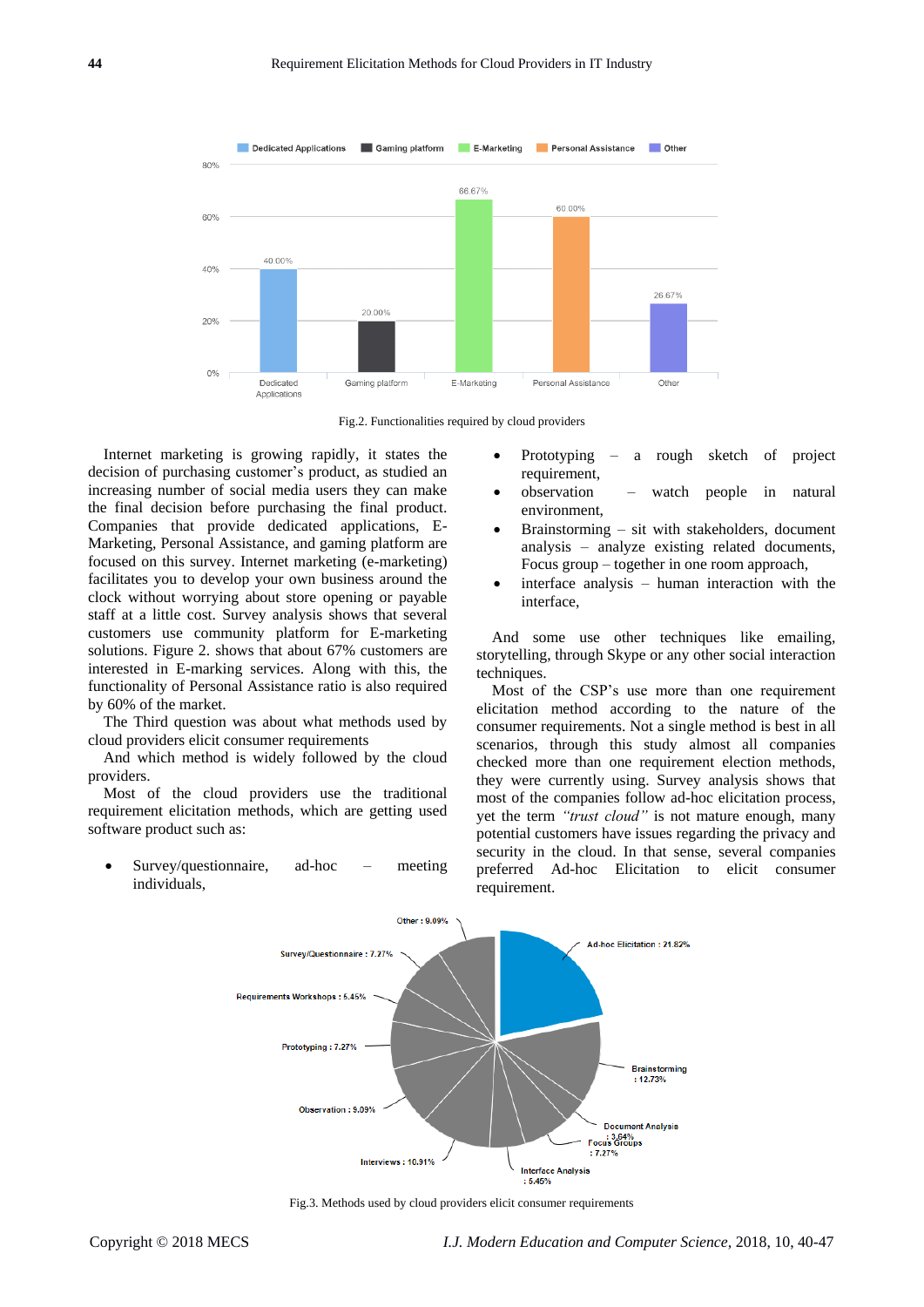The Last finding was about the level of satisfaction of the customers and this is shown in the figure below. Through interview and questionnaires, used in this study, it can be evaluated that if the recipients are happy while choosing the current requirement elicitation process. Through questions we provide a scale ranges from 1 to 5, in correspondence to "highly satisfied" to "highly dissatisfied", moreover, we provide another scale to compare their companies with other companies. Among all organizations, 40% of the companies are highly dissatisfied, thus, we can evaluate that requirement elicitation techniques are not sufficient and can easily lead to the dissatisfaction of the customers. On the basis of above stated reason, that companies are not satisfied while providing consumers requirements.



Fig.4. Level of satisfaction

It can be drawn that the requirement elicitation methods are not adequate to provide maximum level of customer satisfaction. And the first three findings can be related with the customer satisfaction as shown in the table below.

## VII. RESULTS

This research is based on the level of satisfaction of the cloud providers, which shows the existing requirement elicitation approaches provide moderate to low customer's satisfaction. Only Ad-hoc elicitation process is highly satisfactory. The most The Last finding was about the level of satisfaction of the customers and this is shown in the figure below. Through interview and questionnaires, used in this study, it can be evaluated that if the recipients are happy while choosing the current requirement elicitation process. Through questions we provide a scale ranges from 1 to 5, in correspondence to "highly satisfied" to "highly dissatisfied", moreover, we provide another scale to compare their companies with other companies. Among all organizations, 40% of the companies are highly dissatisfied, thus, we can evaluate that requirement elicitation techniques are not sufficient and can easily lead to the dissatisfaction of the customers. On the basis of above stated reason, that companies are not satisfied while providing consumers requirements satisfied elicitation process is Ad-hoc elicitation process in CSP's because of the customer's trust as it provides more customer satisfaction upon their data integrity.

Brainstorming and Interviews are slightly satisfactory elicitation technique used by CSP's to elicit consumer requirement. However, those Cloud provider companies which use the interface analysis technique and it is proven to be an unsatisfactory technique for requirement elicitation. With Document analysis, CSP's cloud

|                          | Ad-hoc<br>Elicitation | <b>Brainstor</b><br>ming | Document<br>Analysis | Focus<br>Group | Interface<br>Analysis | Interv<br>iews | Observ<br>ation | Prototy<br>pes | Requirements<br>Workshops | Survey/<br>Queatiooaire |
|--------------------------|-----------------------|--------------------------|----------------------|----------------|-----------------------|----------------|-----------------|----------------|---------------------------|-------------------------|
| Highly<br>Satisfied      | ✓                     |                          |                      |                |                       |                |                 |                |                           |                         |
| Somewhat<br>Satisfied    |                       | $\checkmark$             |                      |                |                       | ✓              |                 |                |                           |                         |
| Neutral                  |                       |                          |                      | $\checkmark$   |                       |                | ✓               | $\checkmark$   |                           |                         |
| Somewhat<br>Dissatisfied |                       |                          |                      |                | ✓                     |                |                 |                | ✓                         |                         |
| Highly<br>Dissatisfied   |                       |                          |                      |                |                       |                |                 |                |                           |                         |

Table II. Key Findings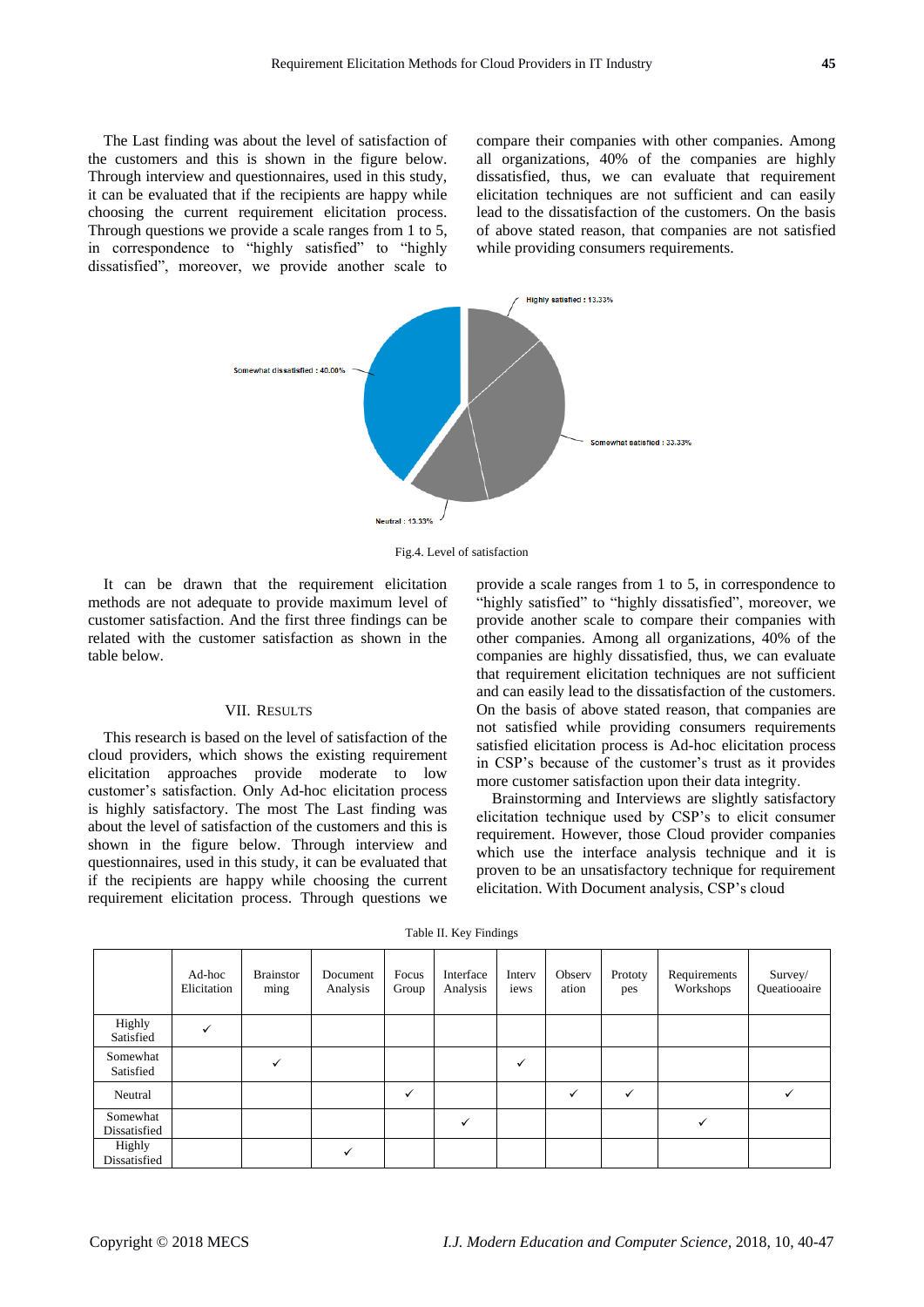companies are highly dissatisfied. We have observed that there is no single process that fit to elicit all of the requirement for all of the software product as according to product nature, requirement changes and requirement elicitation techniques also changes. Some companies also use Focus group process, when the client is mature enough to know about the product, but it happens in Pakistan IT industry that there are only a few clients know about the product requirements. Study conclude that Focus groups, Requirement Workshops, Survey/Questionnaire, observation and prototyping are those techniques which are impartial.

#### VIII. CONCLUSION AND FUTURE WORK

This paper mainly focuses on the benefits of requirements elicitation that, which elicitation techniques cloud providers used. Our study includes different companies from Pakistan IT industry. The main contribution is to analyze elicitation techniques which are immensely used by CSPs, their constraints and challenges faced to elicit requirement from the consumer. Moreover, we find out the satisfaction of CSP's to which extent they are satisfied when they elicit requirements from the cloud consumers. Our effort shows some potential headings for future work and indicates new zones which should be investigated what the elicitation method is fit for requirement elicitation of cloud consumer. In the future, we will develop a new framework for requirement elicitation method to overcome the challenges that cloud providers are currently facing.

#### **REFERENCES**

- [1] R. Colomo-Palacios, E. Fernandes, M. Sabbagh, and A. de A. Seco, "Human and intellectual capital management in the cloud: Software vendor perspective," *J. Univers. Comput. Sci.*, vol. 18, no. 11, pp. 1544–1557, 2012.
- [2] V. Inukollu, S. Arsi, and S. Ravuri, "Security Issues Associated With Big Data in Cloud Computing," *Int. J. Netw. Secur. Its Appl.*, vol. 6, no. 3, pp. 45–56, 2014.
- [3] S. M. Parikh, N. M. Patel, and H. B. Prajapati, "Resource Management in Cloud Computing: Classification and Taxonomy," 2017.
- [4] M. Sookhak, A. Gani, M. K. Khan, and R. Buyya, "Dynamic remote data auditing for securing big data storage in cloud computing," *Inf. Sci. (Ny).*, vol. 380, pp. 101–116, 2017.
- [5] L. Ren, L. Zhang, L. Wang, F. Tao, and X. Chai, "Cloud manufacturing: key characteristics and applications," *Int. J. Comput. Integr. Manuf.*, vol. 30, no. 6, pp. 501–515, 2017.
- [6] I. Zikra, "Model-based requirements for integrating cloud services," *CEUR Workshop Proc.*, vol. 1612, pp. 65–72, 2016.
- [7] S. Marston, Z. Li, S. Bandyopadhyay, J. Zhang, and A. Ghalsasi, "Cloud computing - The business perspective," *Decis. Support Syst.*, vol. 51, no. 1, pp. 176–189, 2011.
- [8] P. Mell, T. Grance, and T. Grance, "The NIST Definition of Cloud Computing Recommendations of the National Institute of Standards and Technology."
- [9] D. Wentzlaff *et al.*, "An operating system for multicore and clouds," *Proc. 1st ACM Symp. Cloud Comput. - SoCC '10*, p. 3, 2010.
- [10] S. Jones, Z. Irani, U. Sivarajah, and P. E. D. Love, "Risks and rewards of cloud computing in the UK public sector: A reflection on three Organisational case studies," *Inf. Syst. Front.*, pp. 1–24, 2017.
- [11] S. Applications, "IBM Research Report A Collaborative Requirement Elicitation Technique for SaaS Applications A Collaborative Requirement Elicitation Technique for," vol. 25081, 2010.
- [12] H. M. Sabi, F. M. E. Uzoka, K. Langmia, F. N. Njeh, and C. K. Tsuma, "A cross-country model of contextual factors impacting cloud computing adoption at universities in sub-Saharan Africa," *Inf. Syst. Front.*, pp. 1–24, 2017.
- [13] B. T. Bresnahan and P. L. Yin, "Adoption of New Information and Communications Technologies in the Workplace Today," *Innov. Policy Econ.*, vol. 17, no. 1, pp. 95–124, 2017.
- [14] B. Varghese and R. Buyya, "Next generation cloud computing: New trends and research directions," *Futur. Gener. Comput. Syst.*, 2017.
- [15] M. Kassab, "The changing landscape of requirements engineering practices over the past decade," *2015 IEEE Fifth Int. Work. Empir. Requir. Eng.*, no. January, pp. 1–8, 2015.
- [16] I. Todoran, N. Seyff, and M. Glinz, "How Do Cloud Providers Elicit Consumer Requirements ?," p. 2014.
- [17] I. Todoran and M. Glinz, "Towards bridging the communication gap between consumers and providers in the cloud," *Proc. WICSA/ECSA 2012 Companion Vol. - WICSA/ECSA '12*, p. 78, 2012.
- [18] J. Vijayashree, P. U. Ivy, and J. Jayashree, "Requirements Elicitation Framework for Cloud Applications," vol. 3, no. 1, pp. 729–733, 2015.
- [19] K. Beckers, I. Côté, L. Goeke, S. Güler, and M. Heisel, "A Structured Method for Security Requirements Elicitation concerning the Cloud Computing Domain," *Int. J. Secur. Softw. Eng.*, vol. 5, no. 2, pp. 20–43, 2014.
- [20] N. Ferreira, N. Santos, R. J. Machado, and D. Gaševi, "Derivation of Process-Oriented Logical Architectures : An Elicitation Approach for Cloud Design \*," pp. 44–58, 2012.
- [21] "Cloud Computing Consumer Protocol ACS Cloud Discussion Paper July 2013," 2013.
- [22] S. Zardari and R. Bahsoon, "Cloud adoption: A goaloriented requirements engineering approach," *Proc. - Int. Conf. Softw. Eng.*, pp. 29–35, 2011.
- [23] N. Boulila, A. Hoffmann, and A. Herrmann, "Using Storytelling to Record Require ments: Elements for an Effective Requirements Elicitation Approach," pp. 9–16, 2011.
- [24] I. T. Koitz and M. Glinz, "StakeCloud Tool: From cloud consumers' search queries to new service requirements," *2015 IEEE 23rd Int. Requir. Eng. Conf. RE 2015 - Proc.*, pp. 286–287, 2015.
- [25] I. Todoran and M. Glinz, "Quest for Requirements: Scrutinizing Advanced Search Queries for Cloud Services with Fuzzy Galois Lattices," *2014 IEEE World Congr. Serv.*, no. iii, pp. 234–241, 2014.
- [26] K. Beckers, S. Faßbender, and H. Schmidt, "An integrated method for pattern-based elicitation of legal requirements applied to a cloud computing example," *Proc. - 2012 7th Int. Conf. Availability, Reliab. Secur. ARES 2012*, no. August, pp. 463–472, 2012.